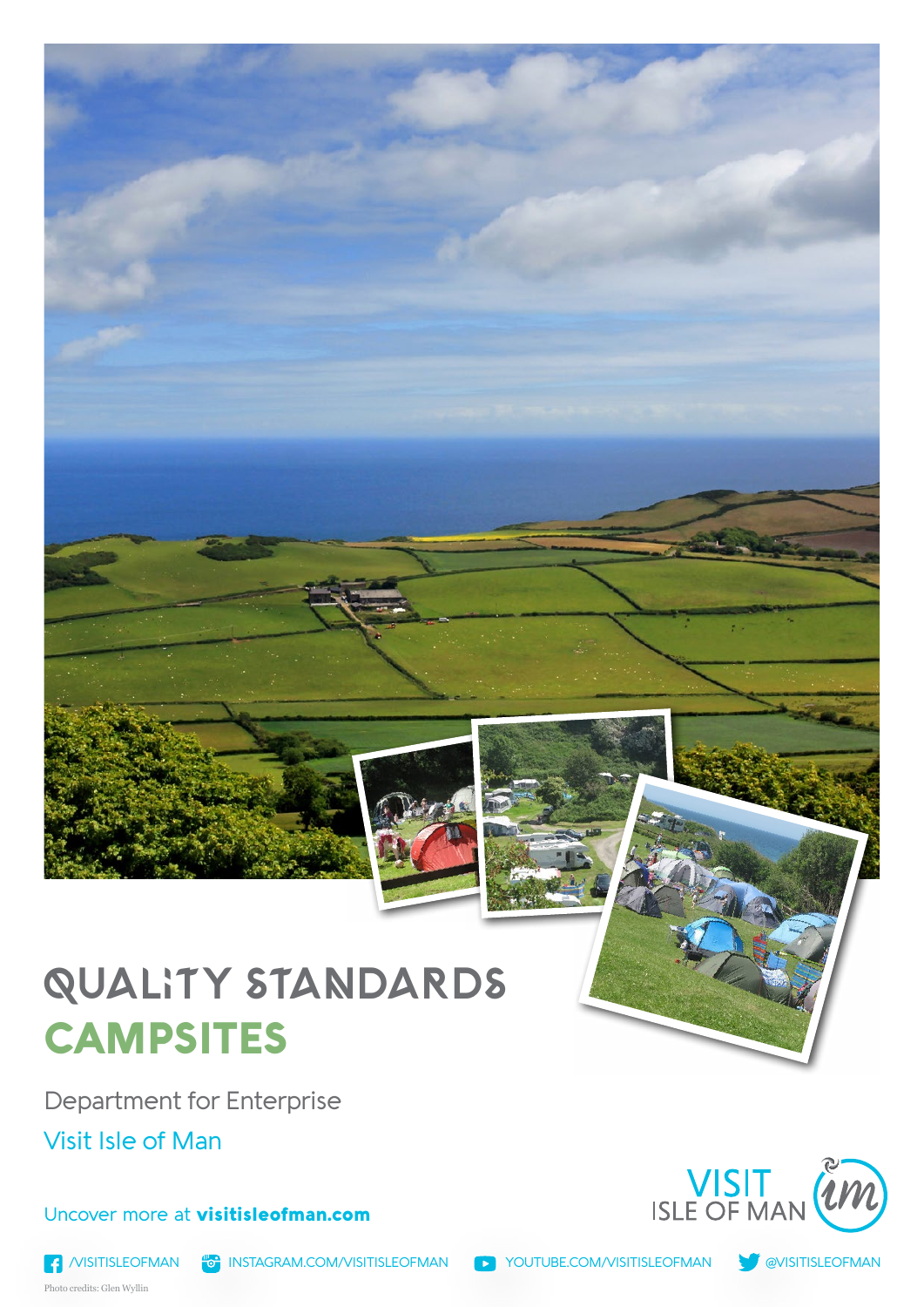# WELCOME TO THE ISLE OF MAN'S QUALITY "COMMON STANDARDS" FOR Campsites

#### Improving Quality Standards

The Department for Enterprise is committed to improving quality within the Tourism Industry, including the area of Hospitality.

To achieve a quality product all elements of the tourism experience must meet or exceed consumer expectations.

The raising of standards is crucial to the future development of tourism in the Isle of Man and we must deliver a product of at least comparative quality to that offered across the British Isles and Channel Islands.

"Common Standards" were introduced in England, Wales, Scotland and Guernsey in 2006, after market research confirmed the need for an easily understood and uniform method for grading tourist accommodation, to ensure consistency and meet customer expectations. Indications from our Industry Partners have confirmed that this has had a very positive response from both the Hospitality Industry and its customers.

The Isle of Man has adopted their own version of accommodation 'Quality Common Standards' with initial inspiration taken from Visit England's 2006, 2012 and 2016 revised versions.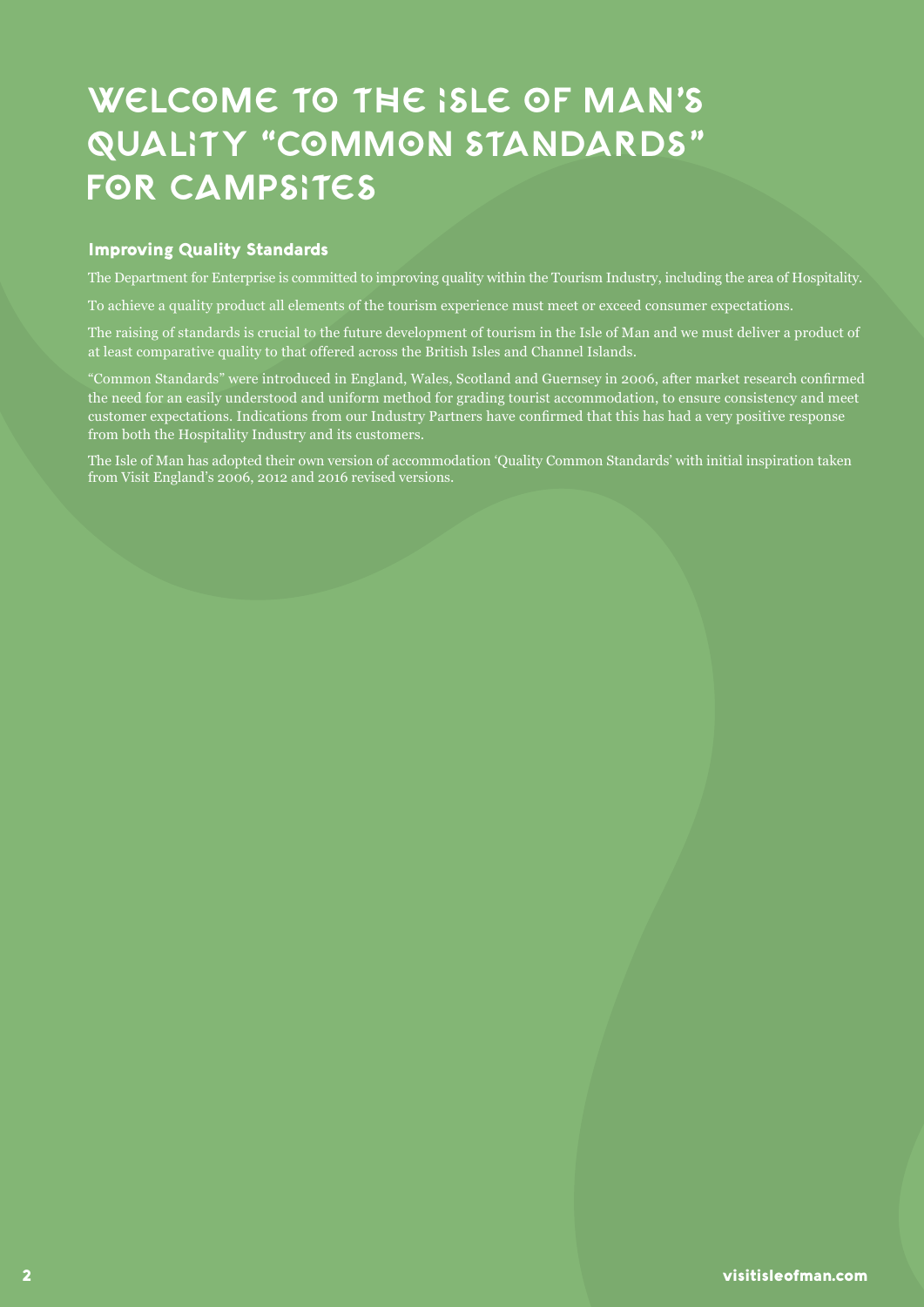## **CONTENTS**

| <b>Section:</b> | <b>Details:</b> | Page: |
|-----------------|-----------------|-------|
|                 |                 |       |
|                 |                 |       |
| 1.0             |                 |       |
|                 |                 |       |
|                 |                 |       |
|                 |                 |       |
|                 |                 |       |
|                 |                 |       |
|                 |                 |       |
|                 |                 |       |
|                 |                 |       |
|                 |                 |       |
|                 |                 |       |
|                 |                 |       |
|                 |                 |       |
| 2.0             |                 |       |
|                 |                 |       |
|                 |                 |       |
|                 |                 |       |
|                 |                 |       |
|                 |                 |       |
|                 |                 |       |
|                 |                 |       |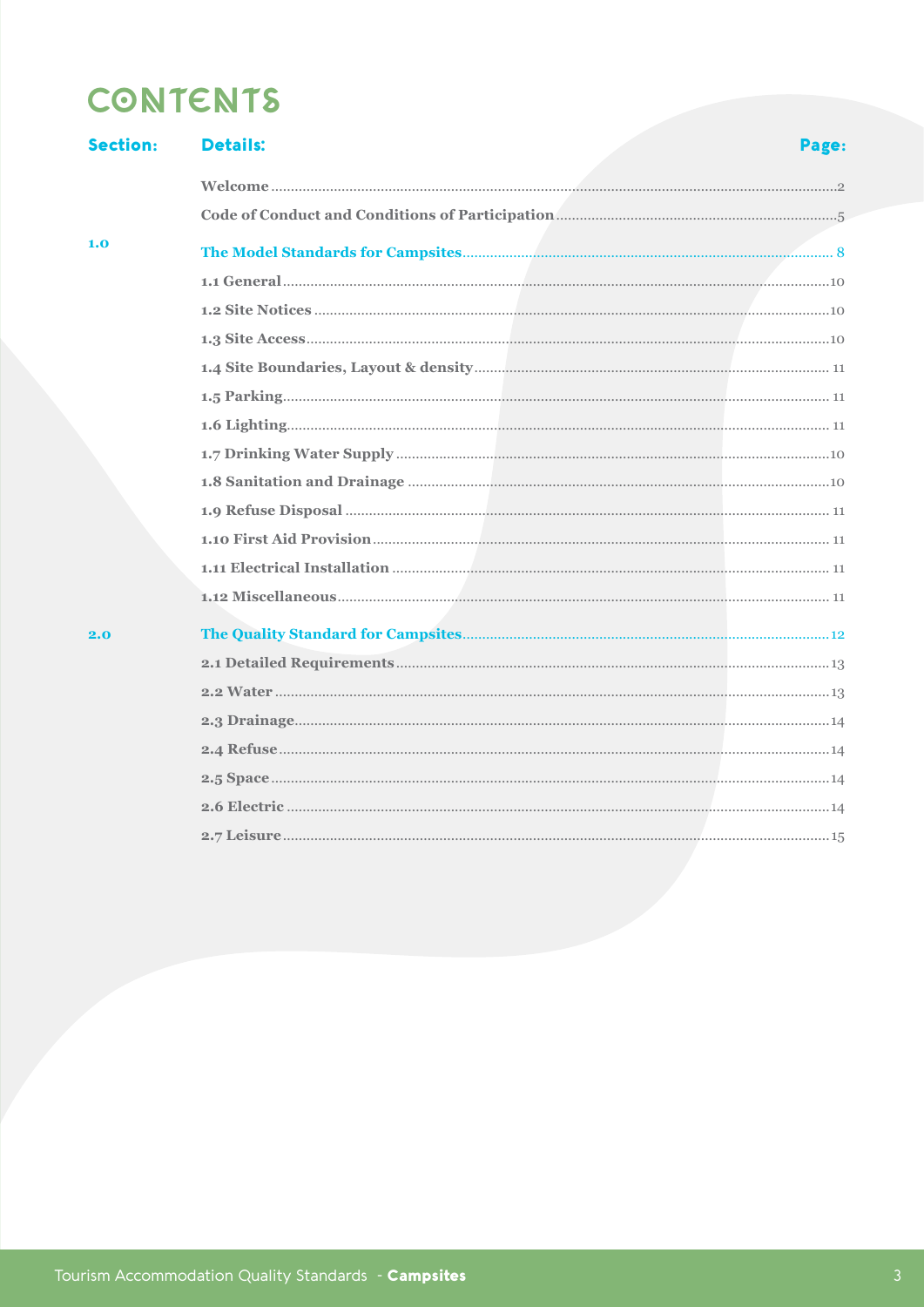## CODE OF CONDUCT AND CONDITIONS FOR PARTICIPATION

### **Code of Conduct**

**The proprietor is required to undertake and observe the following code of conduct:**

- To ensure high standards of courtesy and cleanliness; catering and service appropriate to the type of establishment;
- To describe fairly to all visitor and prospective visitors the amenities, facilities and services provided by the establishment, whether by advertisement, brochure, word of mouth or any other means;
- To allow visitors to see accommodation, if requested, before booking;
- To make clear to visitors exactly what is included in all prices quoted for accommodation, meals and refreshments, including cancellation charges or for service charges, taxes and other surcharges. Details of charges, if any, for additional services or facilities available should be made clear, also if payment is to be made in advance of the holiday;
- To adhere to, and not to exceed prices current at time of occupation or accommodation to other services;
- To advise visitors at the time of booking, and subsequently of any change, if the accommodation offered is in an unconnected annex, or similar, or by boarding out, and to indicate the location of such accommodation and any difference in comfort and amenities from accommodation in the main establishment;
- To give each visitor, on request, details of payments due and a receipt if required;
- To deal promptly and courteously with all enquiries, requests, reservations, correspondence and complaints from visitors.

#### **Insurance**

#### **The proprietor must:**

- Insure, and maintain insurance of an approved amount under one or more approved policies with an approved insurer or insurers against liability for bodily injury or illness sustained by any guest, where the injury or illness is caused as a result of the act or omission of the proprietor or of one of his employees acting in the course of his employment; or
- (SERVICED ACCOMMODATION REGISTER ONLY) in respect of loss or injury to the goods or property brought to the premises by any guest, but nothing in this paragraph shall require the proprietor to insure against liability other than a liability under any enactment and other than his liability at common law.

#### **In this Condition:**

- "Approved" means approved generally or specifically by the Treasury;
- "Employee" means an individual who has entered into, or works under, a contract of service or apprenticeship with an employer whether by way of manual labour, clerical work or otherwise, whether such contract is expressed or implied, oral or in writing.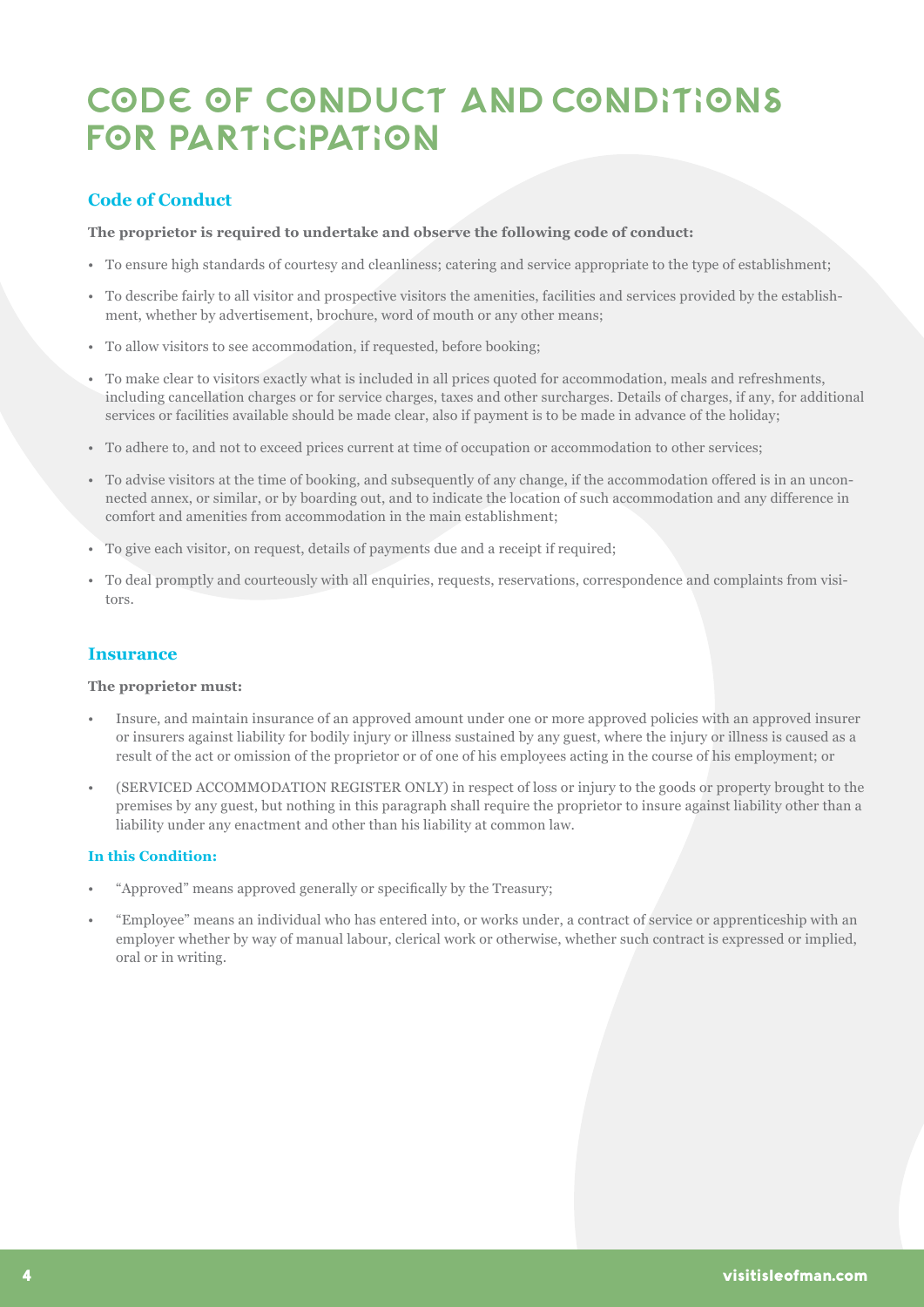## CODE OF CONDUCT AND CONDITIONS FOR PARTICIPATION

#### **Advertising Rules - Isle of Man Visitor Accommodation**

- Visit Isle of Man and Quality In Tourism (the independent accommodation assessors) has created a list of accommodation advertising rules to help accommodation providers on the Island accurately advertise the accommodation you offer and the expectations guests have when using certain designators to describe your accommodation. The main focus of the list is to ensure your marketing is selling your business accurately, honestly and legally.
- Don't confuse your guests.
- Don't try to be something that you're not don't overpromise visitors on the accommodation quality, facilities or service at your accommodation, be honest.
- Keep the descriptions honest, transparent, punchy and in simple language easy to understand.
- Be clear and concise about the sleeping arrangements; i.e. sofa beds, more than two guests to one room, bunks, smaller beds, 4" doubles, 2'6" singles as examples.
- Be clear and concise about the facilities you offer, as an example, the type of breakfast offered, reception times, is there parking on site, are there any additional charges?
- Highlight your Unique Selling Points otherwise known as your USP a USP is something that makes your accommodation stand out against the rest for example, a sea view, quirky yurts, located deep in the Manx countryside with rolling hills and not another property in sight, Isle of Man themed bedrooms, 100% Manx breakfast served as examples.
- Highlight your good bits and bad bits i.e. the second bedroom is rather small with a low ceiling, but perfect for visitors up to a height of 4 feet.
- Think about what you look for when you're booking something and make sure that your guests can access this information quickly and easily for your accommodation.
- Make sure you provide clear contact information for visitors to communicate with you and give an indication of how long it will be before you get back to them via a direct response or answer machine message e.g. we will endeavour to contact you within 48 hours.
- Do you have your booking, cancellation and refund policy and if so, are these communicated clearly to visitors before booking, upon booking and after booking? If you don't have any policies in place, this is something you must think about putting in place.
- Do you send an email to visitors once they have made the booking to confirm their reservation, arrival details and to clarify the cancellation policy? If not, this is worth doing! If visitors are made aware of all of the terms of their booking at the earliest opportunity it alleviates the possibility of visitors complaining at a later stage.

#### **Just a reminder! – Legally you must advertise transparently**

Schedule 3 Part 1 of The Tourist (General) Regulations1991 states under "Code of Conduct" inter alia the following:

"To describe fairly to all visitors and prospective visitors the amenities, facilities and service provided by the establishment, whether by advertisement, brochure, word of mouth or any other means."

Please ensure that you are not miss-describing your accommodation. For example, if you are registered with the Department as a Guest House or Guest Accommodation you must use these words on all advertising and do not call the property a Hotel. This also relates to the accommodation star-rating award. If you are registered as a 4-Star Guest house, you must advertise as such, and refrain from confusing visitors by thinking the property is a 4-Star Hotel.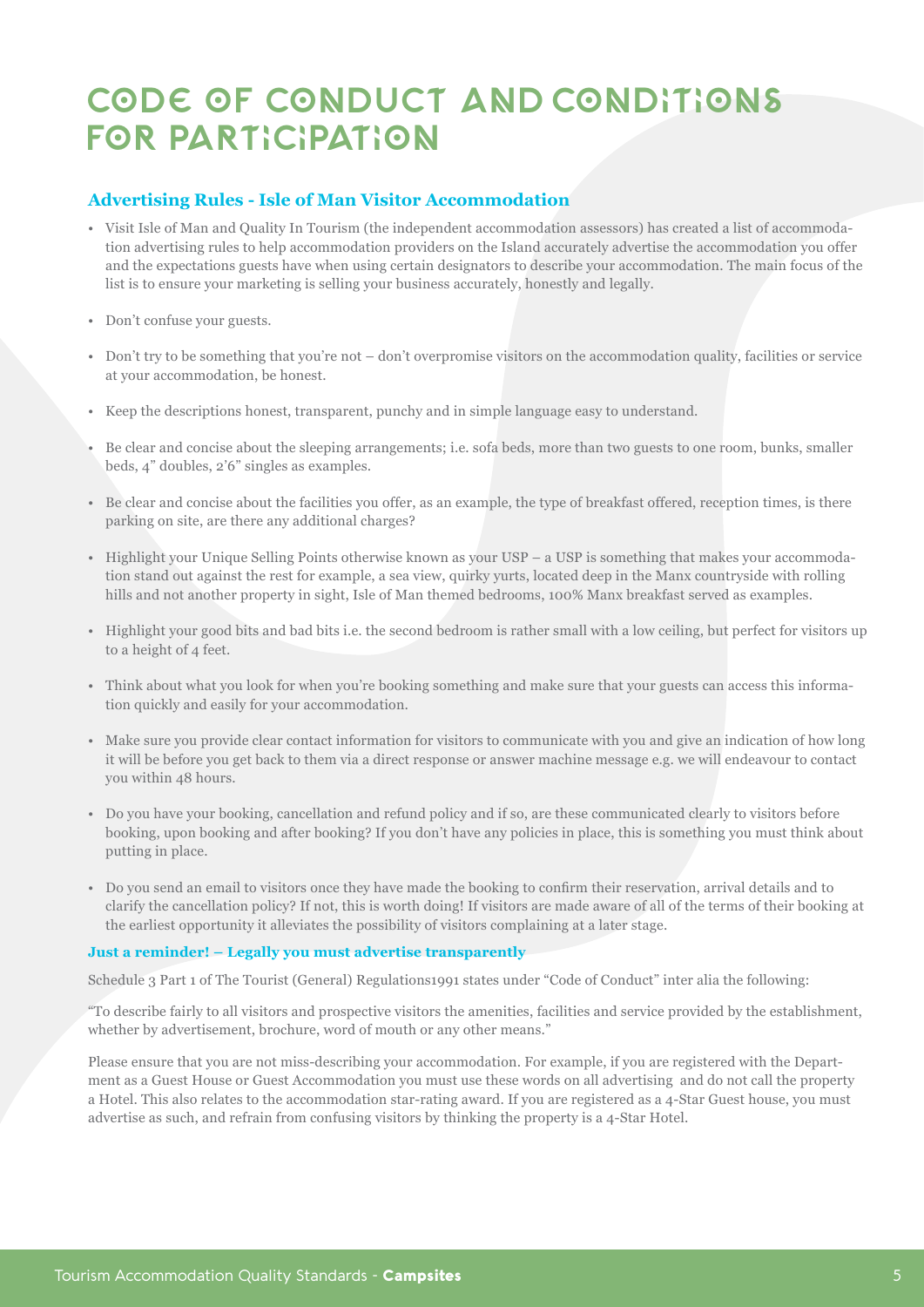# THE QUALITY STANDARD FOR Campsites

### Quality Assessment

There are five levels of quality ranging from One to Five Stars. To obtain a higher Star rating progressively higher quality standards should be provided across all areas with particular emphasis in five key areas - Water, Drainage, Refuse, Space, Electrics & Leisure Facilities.

At the highest levels of quality, some additional and appropriate facilities and services are expected in addition to the very best in guest care.

#### Quality Terminology

The phrases such as 'good', 'very good' etc. signify ascending levels of quality in broad terms only. These standards indicate typical consumer expectations of each star level. They are neither prescriptive nor definitive because we recognise the wide variety of quality elements that can be included - for example, style, which can range from traditional to minimalist.

### What is Quality?

When we are assessing quality we take into account the following:

- Intrinsic quality the inherent value of an item.
- Condition the maintenance and appearance of an item. Is it fit for the purpose?
- Physical and personal comfort does the quality or lack of an item detract in any way from the comfort of the guest?
- Attention to detail the evident care taken to ensure that the guest experience is special and offer the same high standards for all guests.
- Guest choice and ease of use the guest experience is enhanced through choice be it the choice of beverages in his/her room or the choice of room temperature. This is further improved by how usable the guest finds the site and its facilities.
- Presentation the way the room and its contents are presented for guests' arrival and during their stay.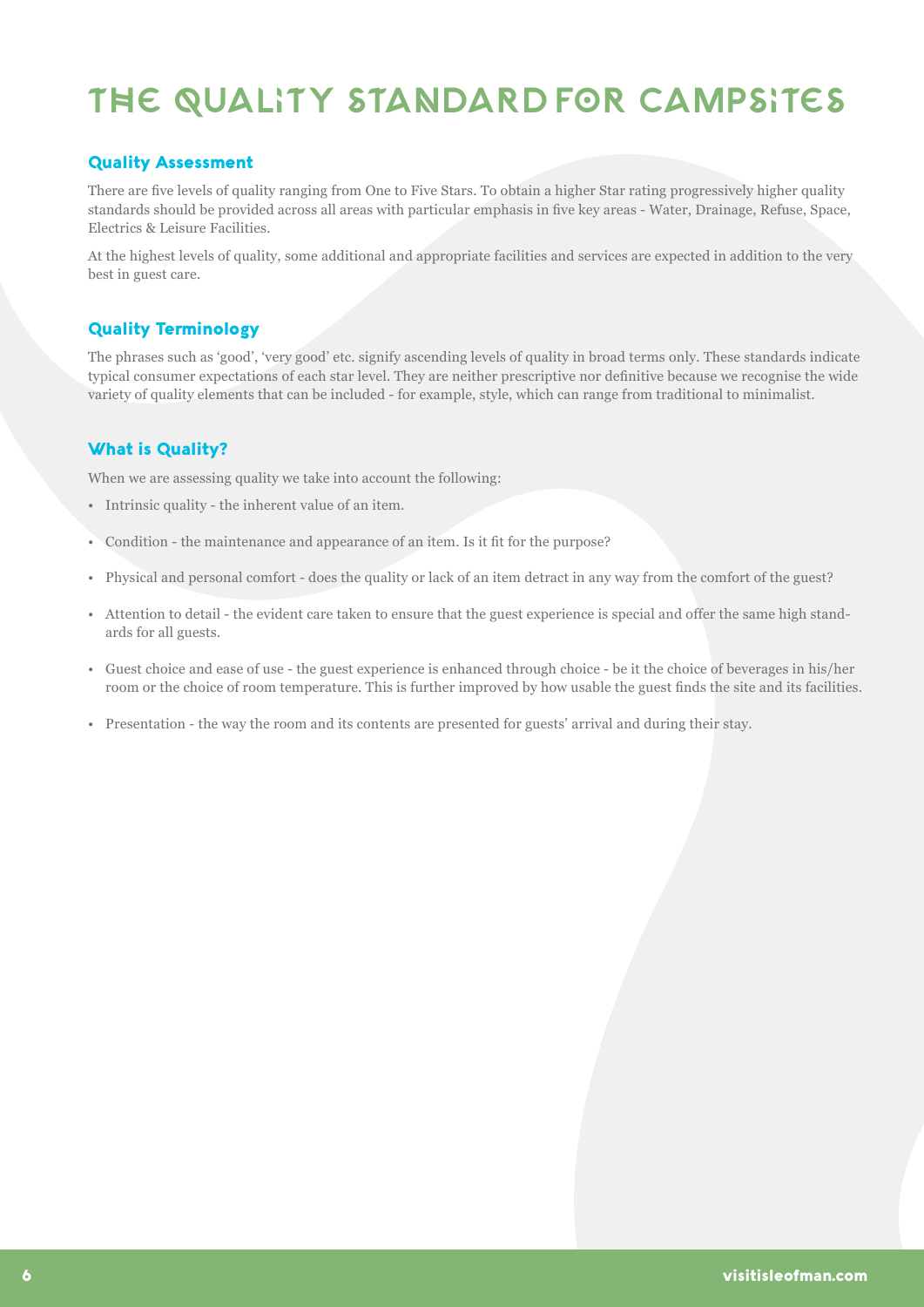# THE QUALITY STANDARD FOR Campsites

### How is the quality (Star-rating) assessed?

#### **Registration Certificate**

Once the site has met all of the re-requisites (Public Liability Insurance, Accessibility Statement and Fire Risk Assessment) and from other Government agencies including planning, building control, fire safety,and environmental health, the site can be officially registered with the Department. You can start trading – and you will be issued a registration certificate which should be displayed in the site at all times.

#### **Star Grading and Accolades**

There is a compulsory registration and star grading system in operation on the Isle of Man under the Tourist Act 1975.

Visit Isle of Man has a Contract with Quality in Tourism, an Independent hospitality company who travel to the Island throughout the year to complete assessments.

The site will be classed as 'Rating Pending' until a Quality in Tourism assessor visits and officially grades your site - this is where your star grading comes from. The Assessor will arrange a visit to your site every 2 years, which will either be a day or overnight visit.

#### **What happens during the assessment?**

- Booking is made in a mystery guest style (if it is an overnight assessment)
- Overnight stay in a mystery guest style (the assessor will try as many facilities as possible)
- Account to be settled and the assessors will introduce themselves to the management
- The assessor will request a show round of site

If the visit is a 'day visit', the Assessor will make contact with the site manager and will arrange for a convenient time to meet with the management and assess the site without an overnight stay involved.

Following the visit the Assessors will prepare a report, which will be sent directly to you via email, and to the Visit team. Upon receipt of this report, the Visit team will arrange for your official rating and accolade plaques to be sent to you, which are to be displayed at the site. We will also send you the digital files so you can display your accolades across your online advertising.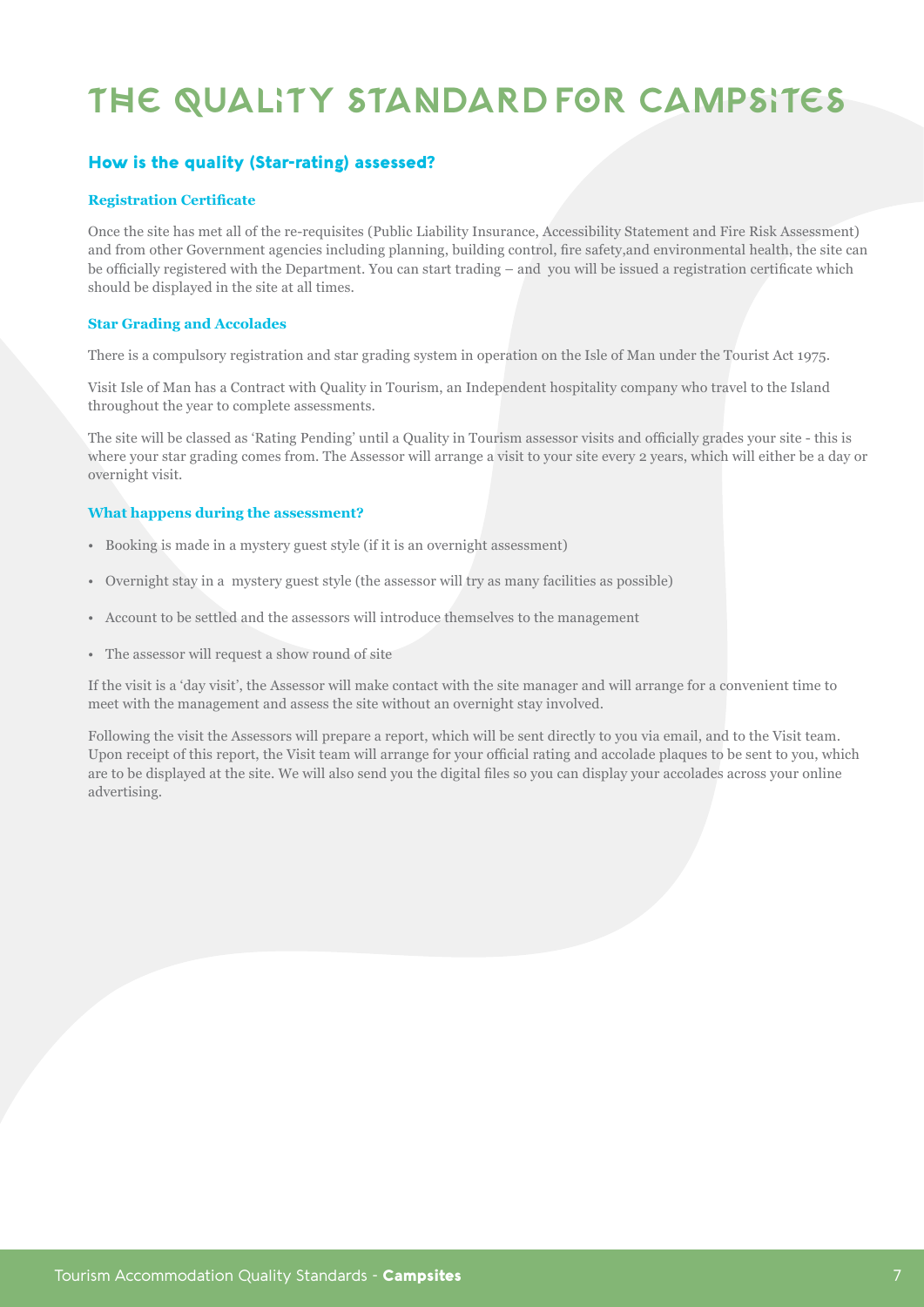# 1.0 THE MODEL STANDARDS for Campsites

8 visitisleofman.com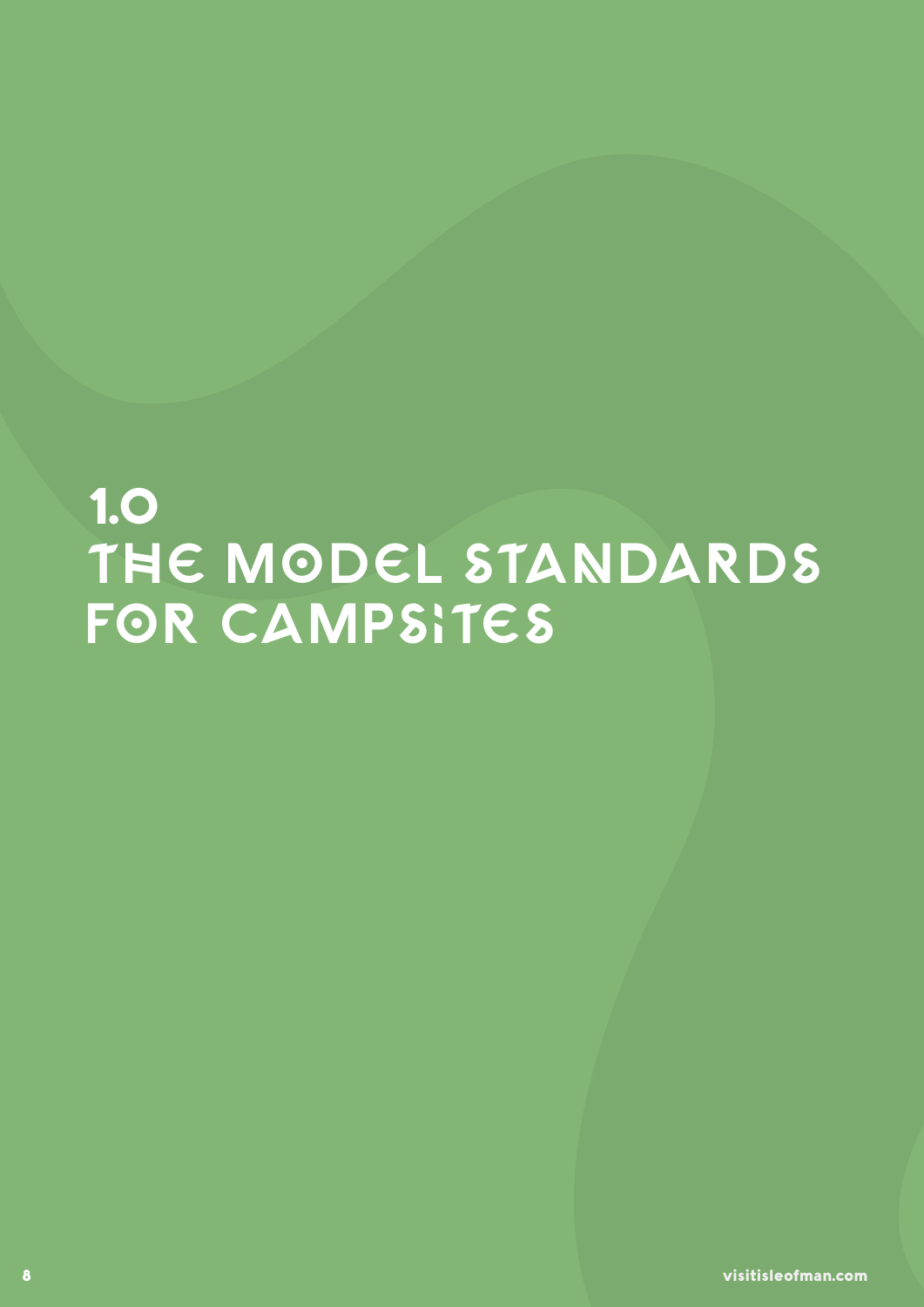# THE Model Standards FOR campsites

These Standards are set by the Department of Environmental, Food and Agriculture Model Standards for temporary and permanent camping sites. They also incorporate the Fire Safety Guidance Note 7 as created by the Isle of Man Fire Safety Team.

Campsites must meet all aspects of the Standards to gain the approval of the Department of Environmental, Food and Agriculture in order to register as visitor accommodation.

#### 1.1 General

- **1.1.1** The site occupier must be in procession of a valid license, issued by the Local Authority, in accordance with Section 3 of the Local Government Amendment Act 1929
- **1.1.2** A copy of the license, together with its conditions, must be displayed prominently on the site
- **1.1.3** The licensee must ensure proper levels of supervision by a person or persons capable of maintaining good order and control of the site users to meet the requirements to the licence conditions
- **1.1.4** The licensee shall keep a register of all site users, their home addresses and vehicle registration numbers
- **1.1.5** The licensee shall, at all times be in possession of a valid policy of insurance and such insurance policy shall insure adequate cover against third party claim involving:
	- **a)** Loss of life
	- **b)** Personal injury
	- **c)** Fire
	- **d)** Theft
	- **e)** Damage to buildings, structures or fittings, including goods and chattels in the procession of the site user, whether on a temporary basis or permanent basis

The licensee may be required to produce the valid certificate of insurance and/or the policy, to an authorised officer of the Local Authority or the Department of Environment, Food and Agriculture for examination

#### 1.2 SITE NOTICES

- **1.2.1** Notices should be prominently displayed on the site setting out the action to be taken in the event of an emergency. The location of the nearest public telephone along with the contact details of the:
	- **a)** Site licence holder (or his/her representative)
	- **b)** Police
	- **c)** Fire brigade
	- **d)** Ambulance
	- **e)** Local doctors should also be prominently displayed
- **1.2.2** Site users must be advised by notice of any other identified hazards/risks specific to the site (e.g. flood risk, overhead cables etc)
- **1.2.3** All notices should be suitably protected from the weather and displayed, where possible, out of direct sunlight, preferably in areas lit by artificial light.

#### 1.3 Site Access

- **1.3.1** The access road to the site and to communal facilities, are to be surfaced so as to avoid to accumulation of surface water and mud and to provide suitable ingress and egress
- **1.3.2** The access to the site from the main highway is to be to the satisfaction of the Department for Infrastructure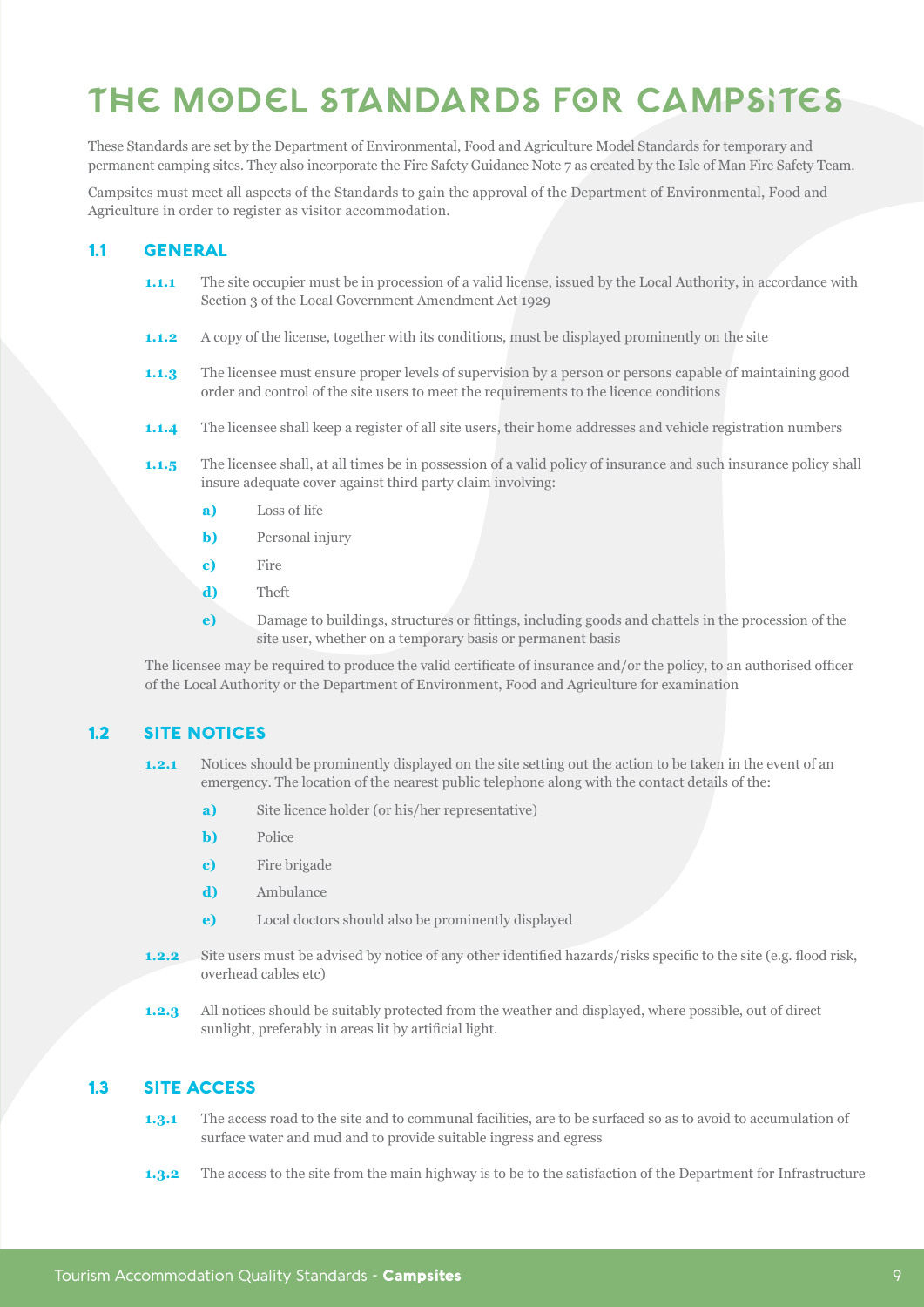# THE Model Standards FOR campsites

#### 1.4 Site Boundaries, Layout & Density

- **1.4.1** The boundaries of the site should be clearly marked, for example by fences or hedges
- **1.4.2** It is recommended that a 3 metre wide area should be kept clear within the inside of all boundaries
- **1.4.3** The gross density should not exceed twenty five units per acre, calculated on the basis of the useable area (i.e. excluding lakes, roads, communal services and other areas unsuitable for the siting of units) rather than the total area
- **1.4.4** The minimum distance between units in separate occupation should be at least 6 metres
- **1.4.5** Where multiple units are in single occupation a separation distance of not less than 3 metres may be permitted
- **1.4.6** There should be a minimum distance of 2 metres between any unit and the edge or kerb of any road
- **1.4.7** On the written application of the licence holder, and for specified peak holiday periods only, an additional ten percent of the number of units normally permitted may be allowed by the operator without the provision of additional facilities, subject to the site complying with criteria to be specified by the Local Authority of the Department for Environment, Food & Agriculture

### 1.5 Parking

- **1.5.1** Vehicles and other ancillary equipment should be permitted within the 6 metres space between units in separate family occupation but, in order to restrict the spread of fire, there should always be 3 metres clear space within the metres separation.
- **1.5.2** Emergency vehicles should be able to secure access at all times to within 90 metres of any unit on the site.

#### 1.6 Lighting

- **1.6.1** Taking into account the needs and characteristics of the site and any identified hazards within the site, suitable and sufficient lighting may be required
- **1.6.2** Suitable and sufficient lighting to sanitary accommodation must be provided at all times

#### 1.7 Drinking Water Supply

- **1.7.1** The site should be provided with an adequate supply of drinking water, suitably labelled 'DRINKING WATER'
- **1.7.2** Water stand pipes with adequate supply of potable water should be situated not more than 45 metres (50 yards) from any unit
- **1.7.3** A suitable and adequate soakaway should be provided underneath each stand pipe, or a surfaced area draining to a trapped gully, such gully discharging to a soakaway or storm drain
- **1.7.4** Waste Water Disposal
	- **1.7.4.1** The site should be provided with adequate facilities for the disposal of waste water and cleaning of waste water receptacles
	- **1.7.4.2** No unit pitch should be more than 55 metres from a waste water disposal point
	- **1.7.4.3** Waste water disposal points should be separate from Drinking Water Points
	- **1.7.4.4** Water supplies should be clearly marked 'WASTE WATER DISPOSAL ONLY' or 'NOT DRINKING WATER'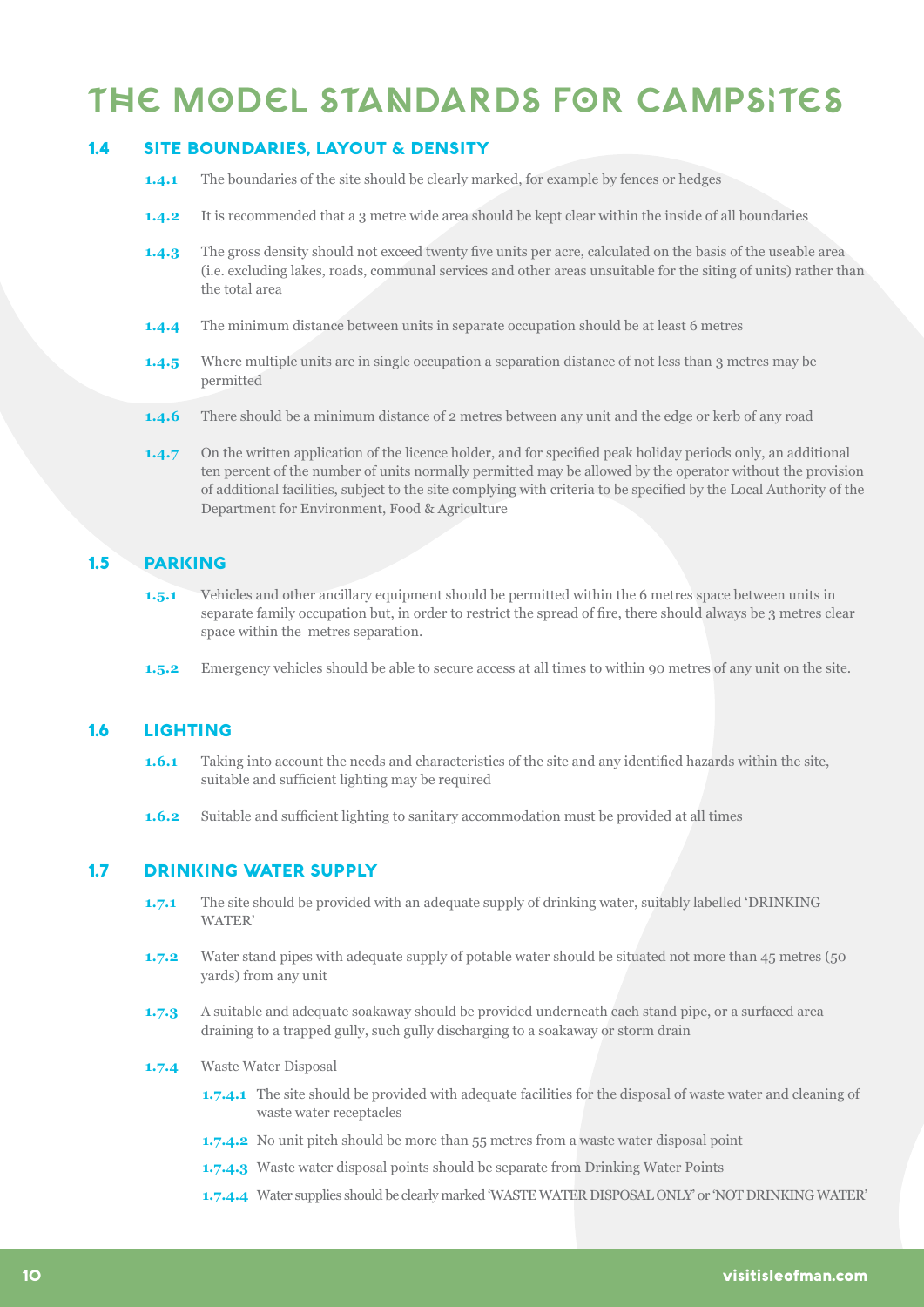# THE Model Standards FOR campsites

#### 1.8 Sanitation and Drainage

- **1.8.1** Communal toilet blocks should be provided with separate water closet provision for each sex. The drainage from such water closets should be to the main sewer, where available, or, where a main sewer is not available, to a sewage disposal system approved by an authorised officer of the Department of Environment, Food and Agriculture
- **1.8.2** The following minimum provisions should be provided:

#### **a)** Females:

- **i)** One water closet for every forty persons
- **ii)** One shower for every forty persons
- **iii)** One wash hand basin for every fifteen persons
- **b)** Males:
	- **i)** One water closet and one urinal for every forty persons
	- **ii)** One shower for every forty persons
	- **iii)** One wash hand basin for every fifteen persons
- **1.8.3** Particular considerations should be given to the needs of the disabled in the provision made for water points, toilets, washing points and showers
- **1.8.4** The licensee is to be responsible for ensuring the sanitary and hygienic conditions of these facilities
- **1.8.5** Proper facilities for ensuring land drainage are to be provided and maintained where, in the opinion of an authorised officer of the Department of Environment, Food and Agriculture, it is considered necessary.
- **1.8.6** Whether or not WC's are provided, a properly designed disposal point for the contents of chemical closets should be provided together with an adjacent supply of water for cleaning the containers. Where applicable the water supply should be clearly labelled as not potable

#### 1.9 Refuse disposal

- **1.9.1** Sufficient refuse receptacles of an approved type should be provided
- **1.9.2** These receptacles should be emptied sufficiently frequently to avoid the deposit of waste and litter on the ground
- **1.9.3** All such receptacles should be sited on a hard standing to facilitate the cleansing of the area

#### 1.10 First Aid Provision

- **1.10.1** Suitable and sufficient first aid facilities must be provided on the site
- **1.10.2** If a site is situated near a lake, river or sea, suitable life saving equipment must be provided

#### 1.11 electrical installations

- **1.11.1** Any installation should be maintained in such a way as to prevent danger as far as reasonably practicable and should be periodically inspected and tested by a competent person in accordance with the Institution of Electrical Engineers (IEE) Wiring Regulations
- **1.11.2** LPG Where LPG is provided, storage facilities must comply with current Health and Safety standards, Codes of Practice and Regulations

#### 1.12 Miscellaneous

- **1.12.1** Where a site and its management met the previous version of the model standards, but does not now meet the revised standards, the Local Authority may grant an extended period of time (not normally more than 5 years) within which additional necessary works may be carried out.
- **1.12.2** All new works shall comply with the revised model standards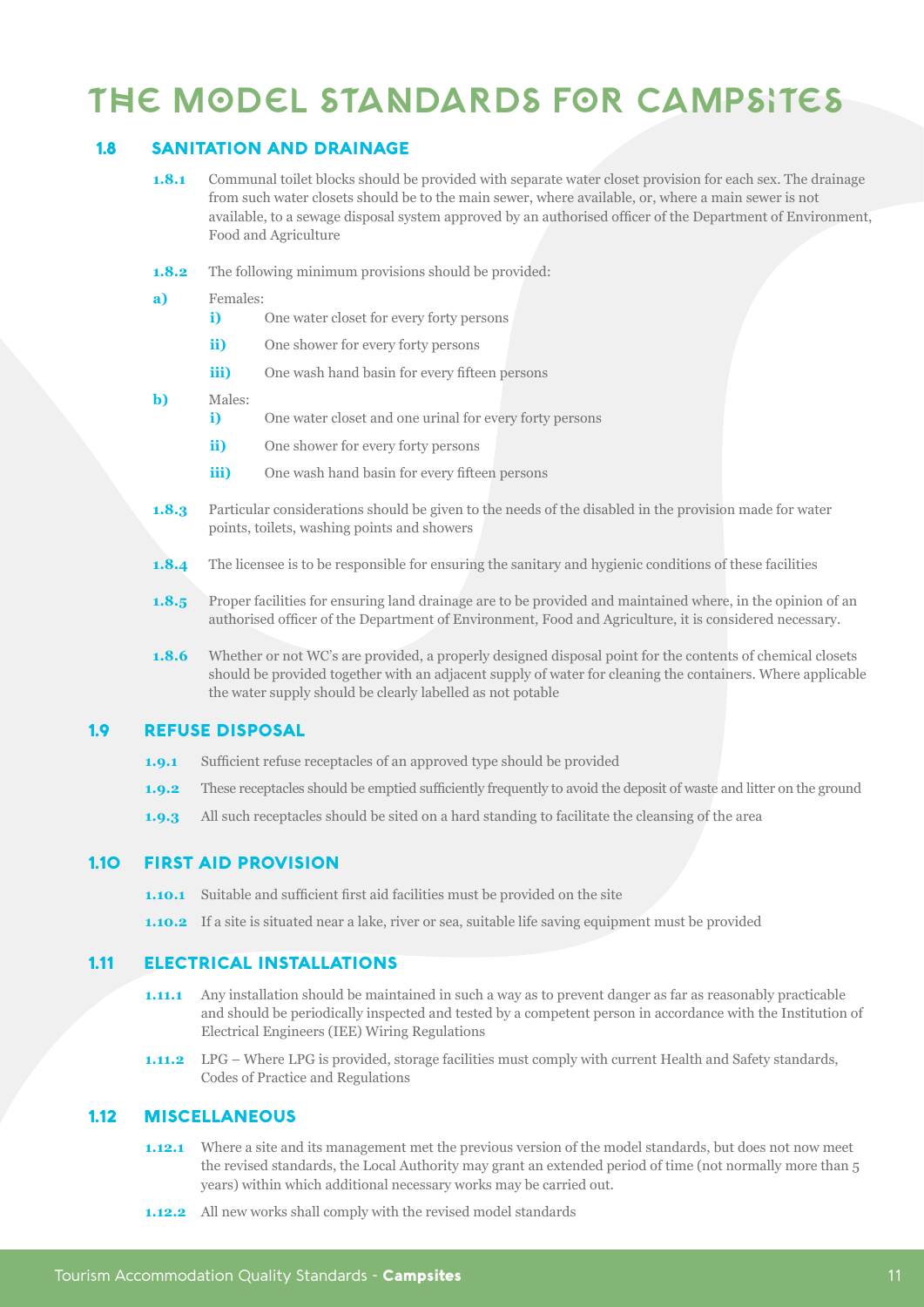# 2.0 QUALITY ST FOR CAMP

12 visitisleofman.com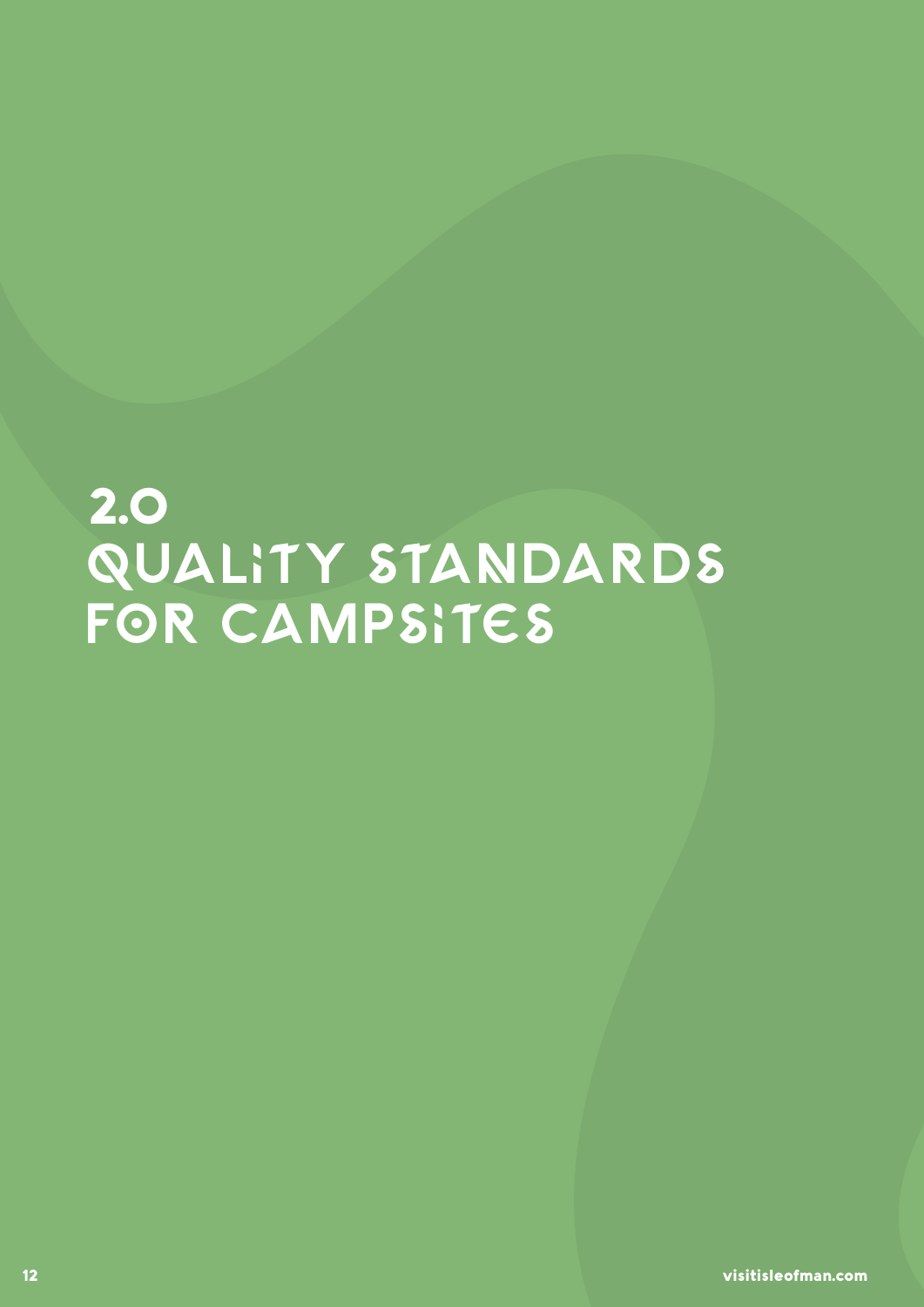# The Quality Standards for Campsites

### Detailed Requirements

To be recognised with the Campsites standard you must meet all the detailed requirements. In addition to this you must meet all the minimum quality requirements for One Star, in all areas of the operation covered by the Quality Indicators in the Quality Guidance section, between pages 13 and 15.

### 2.1 General

| <b>Star Rating Quality Indicators</b> |                                                                                         |  |
|---------------------------------------|-----------------------------------------------------------------------------------------|--|
| 1 star                                | • Suitable surfaced access to the site                                                  |  |
|                                       | • Owner's contact details displayed                                                     |  |
|                                       | • Emergency contact details advertised                                                  |  |
|                                       | • Maintenance                                                                           |  |
|                                       | • Site supervision                                                                      |  |
|                                       | • Fire fighting equipment                                                               |  |
|                                       | • Provision of tourist information                                                      |  |
|                                       | • Encourage provision of an access statement                                            |  |
| 2 star                                | • Warden available at stated times                                                      |  |
|                                       | • Shops for milk, bread, camping gas advertised (unless shop close by)                  |  |
|                                       | • Suitable area for motorised units if applicable                                       |  |
| 3 star                                | • Warden on duty at stated times                                                        |  |
|                                       | • Milk, bread, camping gas available on site at advertised times (unless shop close by) |  |
| 4 star                                | • Reception area provided – which is signposted around the site                         |  |
|                                       | • Milk, bread, camping gas available on site at advertised times (unless shop close by) |  |
| 5 star                                | • 24 hour supervision available                                                         |  |
|                                       | • Visitors car park provided                                                            |  |

### 2.2 WATER

|  | <b>Star Rating Quality Indicators</b> |                                                                         |  |
|--|---------------------------------------|-------------------------------------------------------------------------|--|
|  | 1 star                                | • Portable water supply                                                 |  |
|  |                                       | • Soak aways provided under taps or surface areas draining into a gully |  |
|  |                                       | • Separate Male/Female toilets                                          |  |
|  | 2 star                                | • Bathroom facilities – toilets 1:40, showers 1:40, washbasins 1:15     |  |
|  |                                       | • Bathrooms facilities – toilets 1:30, showers 1:30, washbasins 1:15    |  |
|  | 3 star                                | • Bathrooms facilities – toilets 1:20, showers 1:20, washbasins 1:10    |  |
|  | 4 star                                | • Washing up facilities with deep sinks                                 |  |
|  |                                       | • Provision of washing machine on site                                  |  |
|  |                                       | • Bathroom facilities – toilets 1:20, showers 1:20, washbasins 1:10     |  |
|  | 5 star                                | • Provision of washing machine of site                                  |  |
|  |                                       | • Provision of tumble dryer on site                                     |  |
|  |                                       | • Iron and ironing board provided                                       |  |
|  |                                       | • Bathroom facilities – toilets 1:10, showers 1:20, washbasins 1:10     |  |
|  |                                       |                                                                         |  |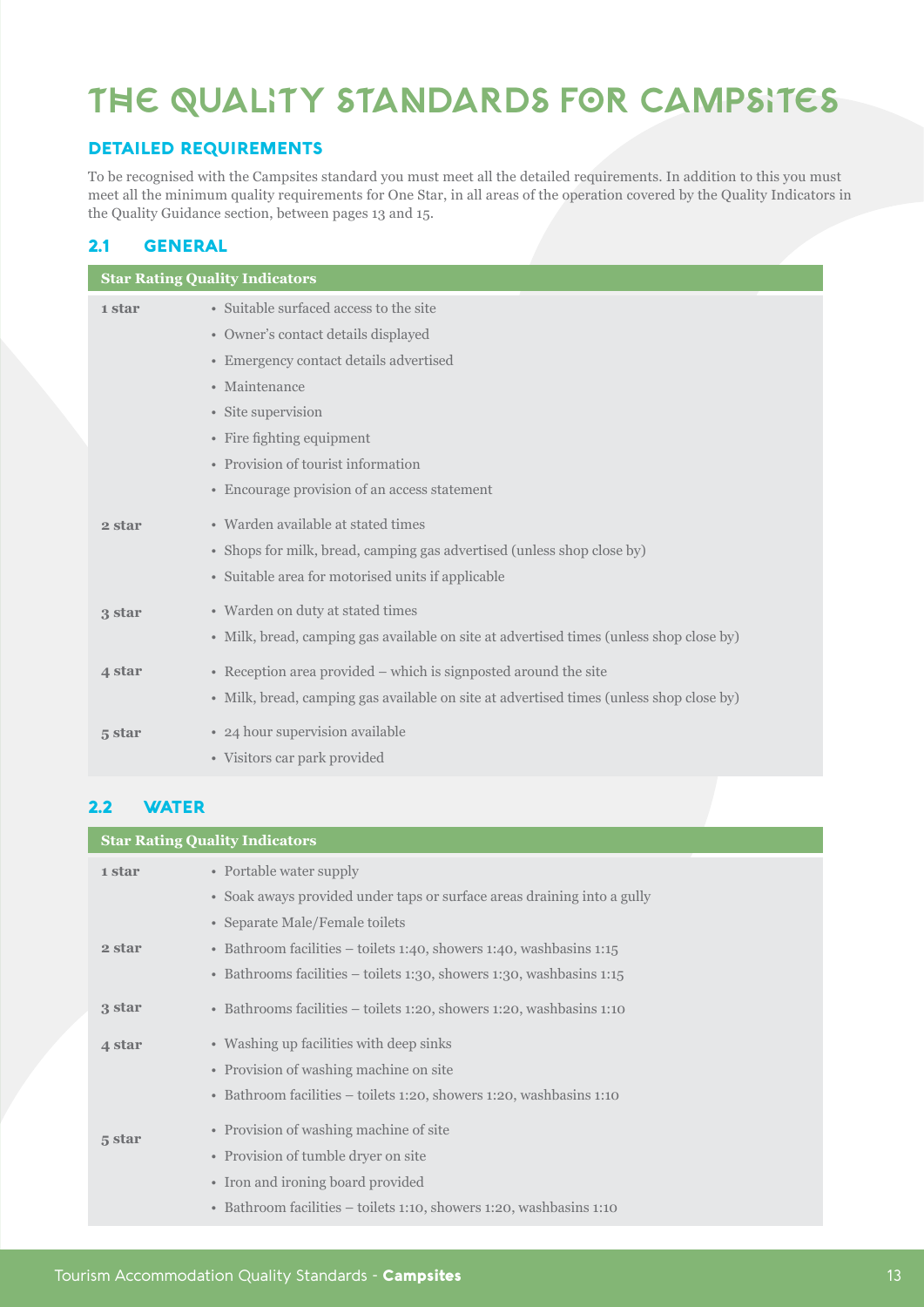# The Quality Standards for Campsites

### 2.3 Drainage

**Star Rating Quality Indicators** (All star levels - minimum one star)

• Disposable facilities for foul waste if motorhomes are accommodated **All star Levels**

• Drainage connected to a main sewer or to a sewage disposal system

### 2.4 Refuse

**Star Rating Quality Indicators** (All star levels - minimum one star)

• Covered refuse bins **All star Levels**

- Availability of recycling facilities
- Collection procedures advertised

#### 2.5 Space

**Star Rating Quality Indicators** (All star levels - minimum one star) • Adequate space in every direction **All star Levels**

#### 2.6 electric

| <b>Star Rating Quality Indicators</b> |                                                                         |  |
|---------------------------------------|-------------------------------------------------------------------------|--|
| 3 star                                | • Adequate electrical shaver points and mirrors                         |  |
|                                       | • 13 amp sockets for hairdryers provided or fixed hairdryers provided   |  |
|                                       | • All night internal lighting of WC facilities (can be sensor lighting) |  |
|                                       | • All essential access routes lit after dark (can be sensor lighting)   |  |
| 4 star                                | • Electrical hook up facilities provided                                |  |
|                                       | • All night internal lighting of WC facilities (can be sensor lighting) |  |
|                                       | • All essential access routes lit after dark (can be sensor lighting)   |  |
| 5 star                                | • Electrical hook up facilities provided                                |  |
|                                       | • All night internal lighting of WC facilities (can be sensor lighting) |  |
|                                       | • All essential access routes lit after dark (can be sensor lighting)   |  |
|                                       |                                                                         |  |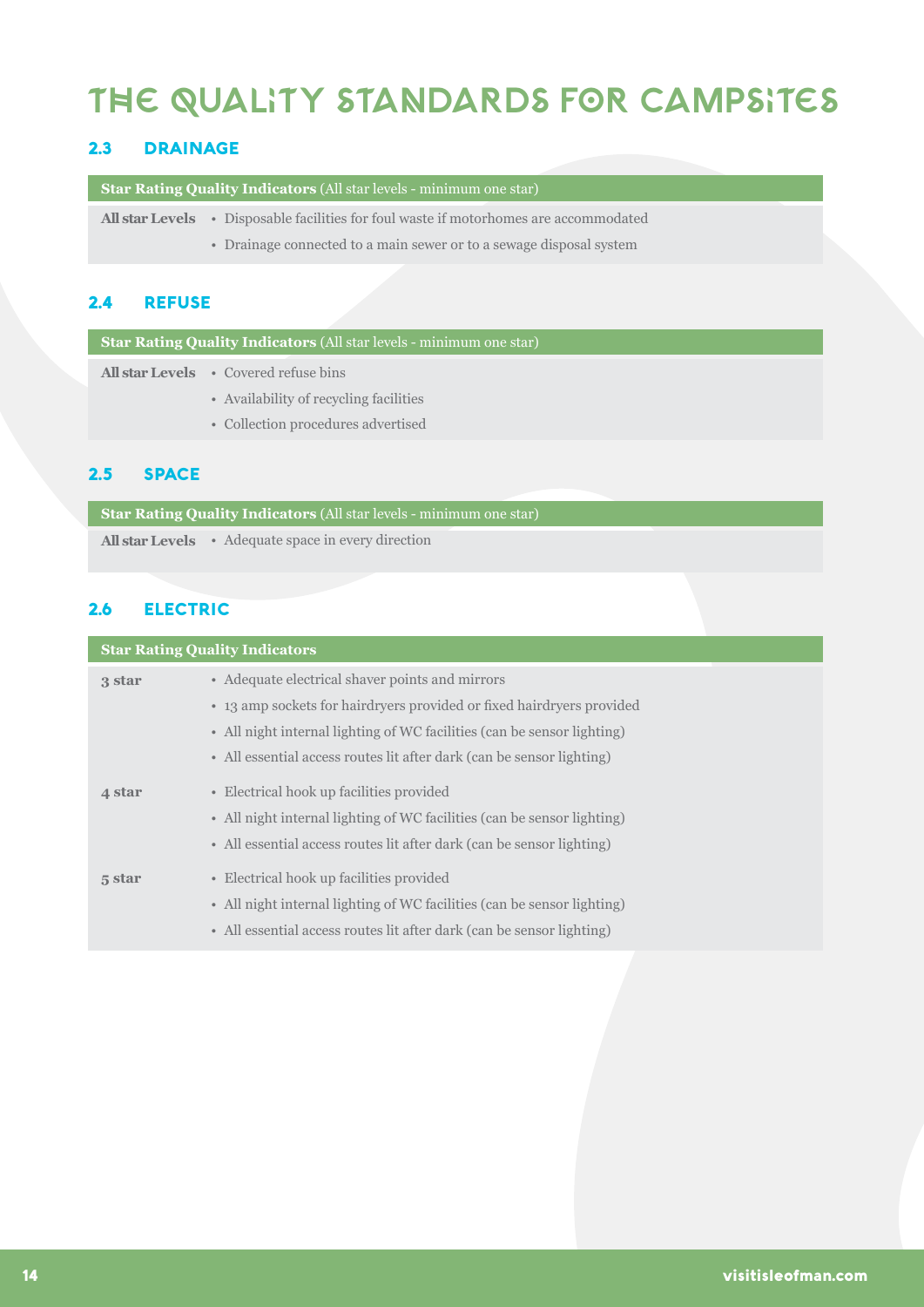# The Quality Standards for Campsites

### 2.7 Leisure

### **Star Rating Quality Indicators**

| 4 star | • Children's play area provided (if children taken), area to be adequately fenced in and in a<br>safe condition |
|--------|-----------------------------------------------------------------------------------------------------------------|
|        | • Adequate leisure space for adults                                                                             |
|        | • Picnic tables or alternative provided                                                                         |
|        | • Provision of WiFi                                                                                             |
| 5 star | • Indoor recreational facilities provided (adults and children's area separated)                                |
|        | • Additional facilities, i.e. Swimming pool, indoor/outdoor facilities for adult recreation                     |
|        | • Café or restaurant provided on site                                                                           |
|        | • Picnic tables or alternative provided                                                                         |